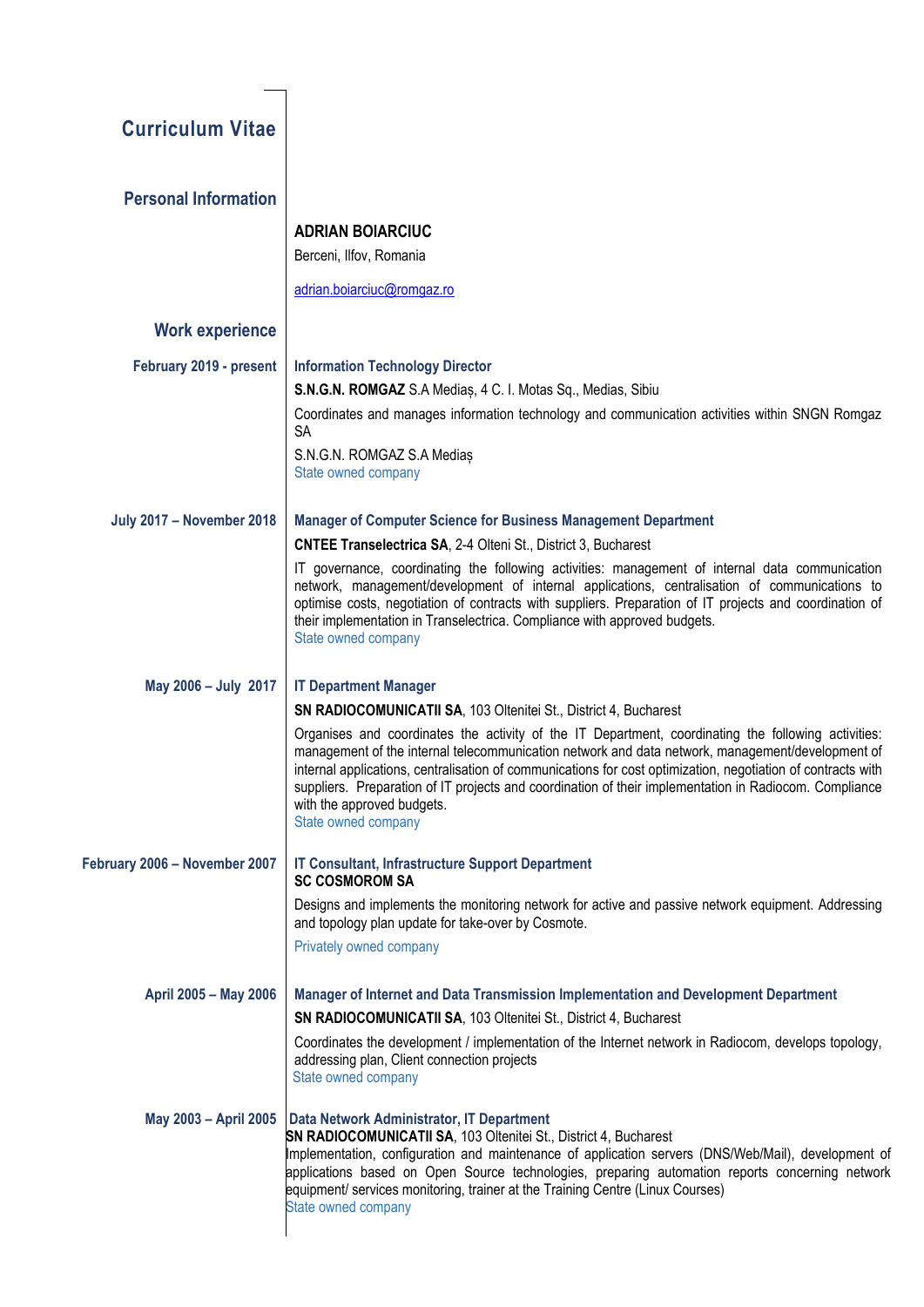| October 2000 - May 2003               | Engineer, Internet and Data Transmission Implementation and Development Department<br><b>SN RADIOCOMUNICATII SA, 103 Oltenitei St., District 4, Bucharest</b><br>Takes part in the development of the Internet network, develops the addressing plan, tests the equipment<br>for network compatibility<br>State owned company                                                                                                                                        |                                      |           |                |  |  |
|---------------------------------------|----------------------------------------------------------------------------------------------------------------------------------------------------------------------------------------------------------------------------------------------------------------------------------------------------------------------------------------------------------------------------------------------------------------------------------------------------------------------|--------------------------------------|-----------|----------------|--|--|
| January 1999 – October 2000           | Assistant Professor, Data and Telephone Transmission Department<br>University Politehnica of Bucharest, Faculty of Electronics and Telecommunications<br>Preparation and maintenance of laboratory materials, computer network management<br>State owned company                                                                                                                                                                                                     |                                      |           |                |  |  |
| <b>Education and training</b>         | 2015 Internal Auditor in the public sector                                                                                                                                                                                                                                                                                                                                                                                                                           |                                      |           |                |  |  |
| 2014                                  | Ministry of Labour, Family, Social Protection and Elderly<br><b>Public Procurement Management Course</b><br><b>FaxMedia Consulting</b>                                                                                                                                                                                                                                                                                                                               |                                      |           |                |  |  |
|                                       | 2010 Leadership, Project Management<br>Codecs                                                                                                                                                                                                                                                                                                                                                                                                                        |                                      |           |                |  |  |
| 2009                                  | <b>CCNA - Cisco</b><br>Local Academy                                                                                                                                                                                                                                                                                                                                                                                                                                 |                                      |           |                |  |  |
| 2009                                  | <b>Linux Security Administrator</b><br>Genesys SRL                                                                                                                                                                                                                                                                                                                                                                                                                   |                                      |           |                |  |  |
| 2009                                  | Administering a Microsoft SQL Server 2000 Database (2073AC)<br>Development Web applications based on Microsoft Visual Studio Net (MOC2310)<br>Programming Microsoft SQL Server 2000 Database (2073AC)<br>Microsoft Romania                                                                                                                                                                                                                                           |                                      |           |                |  |  |
| 1995 - 2000                           | <b>Faculty of Electronics and Telecommunications, UPB</b><br>Engineer Diploma                                                                                                                                                                                                                                                                                                                                                                                        |                                      |           |                |  |  |
| <b>Skills and competences</b>         |                                                                                                                                                                                                                                                                                                                                                                                                                                                                      |                                      |           |                |  |  |
| Mother tongue                         | Romanian                                                                                                                                                                                                                                                                                                                                                                                                                                                             |                                      |           |                |  |  |
| Foreign languages<br>English          | <b>UNDERSTANDING</b>                                                                                                                                                                                                                                                                                                                                                                                                                                                 | <b>SPEAKING</b>                      |           | <b>WRITING</b> |  |  |
|                                       | Reading<br>Listening                                                                                                                                                                                                                                                                                                                                                                                                                                                 | Spoken interaction Spoken production |           |                |  |  |
|                                       | <b>B1</b><br><b>B1</b>                                                                                                                                                                                                                                                                                                                                                                                                                                               | <b>B1</b>                            | <b>B1</b> | <b>B1</b>      |  |  |
|                                       | Levels: A1/2: Basic user - B1/2: Independent user - C1/2 Proficient user<br>Common European Framework of Reference for Languages                                                                                                                                                                                                                                                                                                                                     |                                      |           |                |  |  |
| Organisational skills and competences | Experience in project team management<br>Capacity to analyse and identify solutions to achieve objectives<br>Capacity to adapt to changes, initiative, perseverance and motivation                                                                                                                                                                                                                                                                                   |                                      |           |                |  |  |
| <b>Technical skills</b>               | Protocols: BGP4, EIGRP, IGRP, OSPF, TCP/IP, OSI, RIP 1&2<br>Equipment: Cisco, Juniper, FortiGate, FortiMail, Lucent, Allied Telesyn, 3COM<br>LAN Media: GigabitEthernet, VLAN, 802.1Q<br>WAN Media: ISDN, ADSL, Frame Relay, PPP/HDLC<br>Network management: SNMP/MIB-2, SNMPC, MRTG, CISCO CWSI<br>Network security: IPTABLES, PIX, RAS, CHECKPOINT, NETSCREN<br>Network IDS&Scanners: SNORT, SANS, NMAP, NESSUS<br>Antivirus, Antispamm: Spamm Sentinel, Forefront |                                      |           |                |  |  |